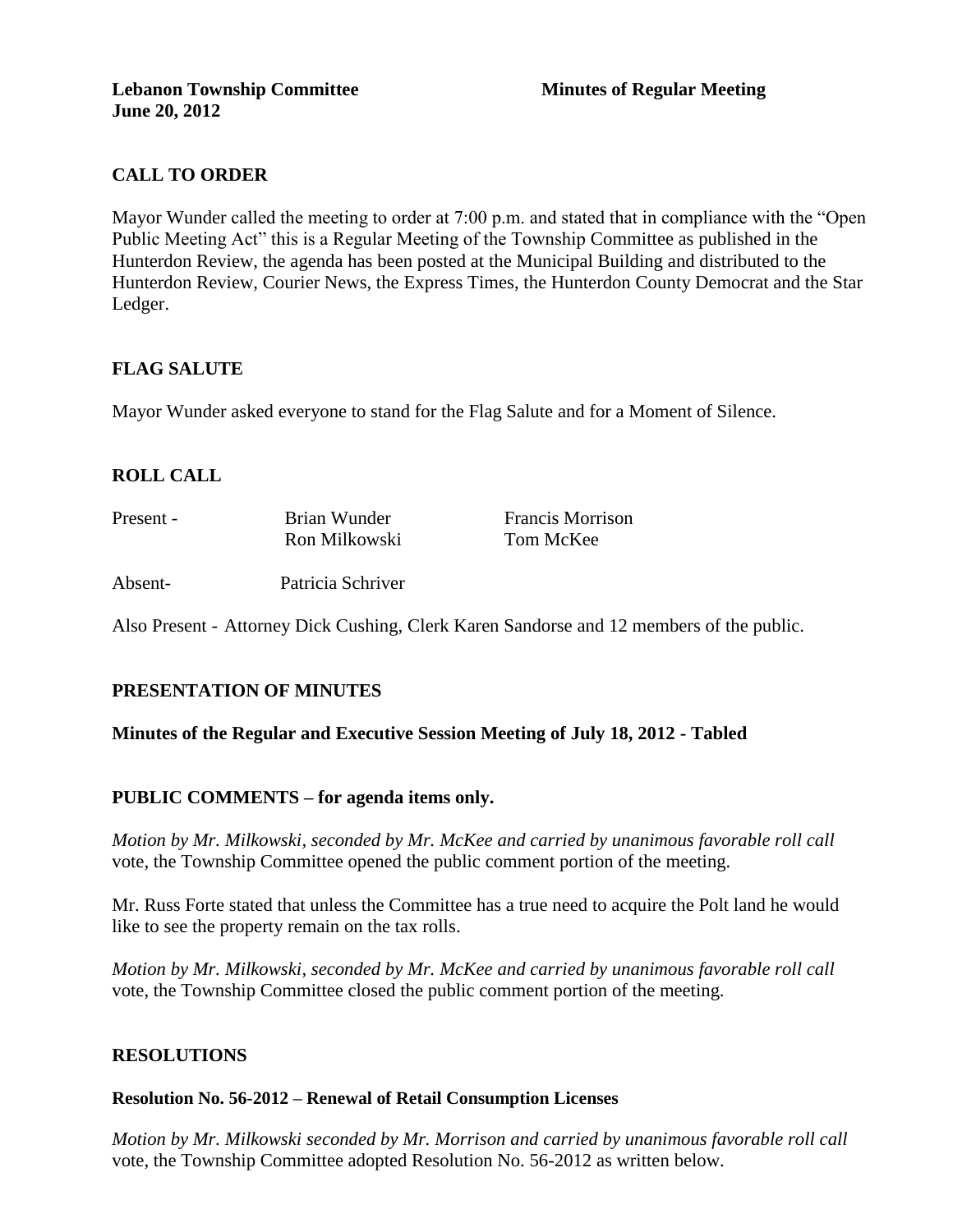LTCM 06/20/2012 Page 2 of 9

### RESOLUTION NO. 56-2012 RESOLUTION RENEWING PLENARY RETAIL CONSUMPTION LICENSES

WHEREAS, each of the listed Plenary Retail Consumption Licensees have submitted application forms that have been completed in all respects; and

WHEREAS, the applicants are qualified to be licensed according to all statutory, regulatory and local government ABC Laws and regulations; and

WHEREAS, each have paid a filing fee of \$200.00 to the State of New Jersey and a Township License Fee of \$2,500.00

NOW, THEREFORE BE IT RESOLVED, by the Township Committee of the Township of Lebanon, in the County of Hunterdon, State of New Jersey, that the listed Licenses be granted a renewal for the 2012-2013 year:

1019-33-001-002 A T K Inc. t/a Tony's Restaurant & Pub, Califon, NJ

## **Resolution No. 57-2012 – Granting a Fireworks Permit**

*Motion by Mr. Milkowski, seconded by Mr. Morrison and carried by unanimous favorable roll call*  vote, the Township Committee adopted Resolution No. 57-2012 as written below.

# RESOLUTION NO. 57-2012

## RESOLUTION GRANTING FIREWORKS PERMIT TO A&B STAINLESS VALVE AND FITTING COMPANY

WHEREAS, A&B Stainless Valve and Fitting Company has applied for a permit for public display of fireworks to be held on July 7, 2012 at 9:00 p.m.; and

WHEREAS, the Lebanon Township Fire Code Official has reviewed the application, investigated the area where the display will take place and recommends that the permit be granted; and

WHEREAS, the necessary bond and surety has been posted.

NOW, THEREFORE BE IT RESOLVED, by the Township Committee of the Township of Lebanon, in the County of Hunterdon and State of New Jersey that a fireworks permit be granted to A&B Stainless Valve and Fitting Company for the activity described in its application.

BE IT FURTHER RESOLVED, that the Township Fire Official file copies of this Resolution and any other pertinent document with the appropriate New Jersey agency.

### **Resolution No. 58-2012 – Certification of Annual Audit**

*Motion by Mr. McKee, seconded by Mr. Milkowski and carried by unanimous favorable roll call*  vote, the Township Committee adopted Resolution No. 58-2012 as written below.

> TOWNSHIP OF LEBANON COUNTY OF HUNTERDON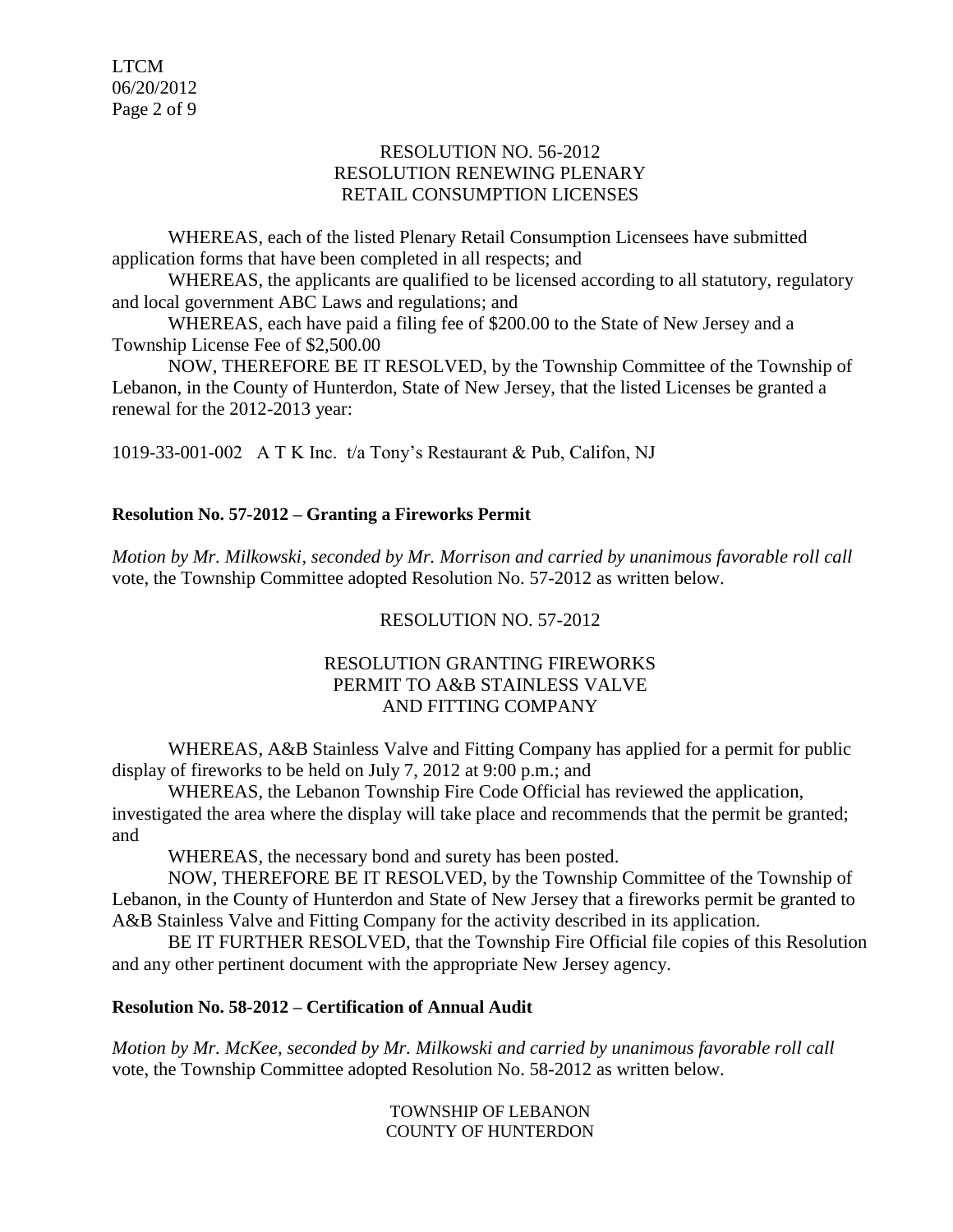#### STATE OF NEW JERSEY RESOLUTION NO. 58-2012

## GOVERNING BODY CERTIFICATION OF THE ANNUAL AUDIT

WHEREAS, N.J.S.A. 40A:5-4 requires the governing body of every local unit to have made anannual audit of its books, accounts and financial transactions, and

WHEREAS, the Annual Report of Audit for the year 2011 has been filed by a Registered Municipal Accountant with the Municipal Clerk pursuant to N.J.S.A. 40A:5-6, and a copy has been received by each member of the governing body; and,

WHEREAS, R.S. 52:27BB-34 authorizes the Local Finance Board of the State of New Jersey to prescribe reports pertaining to the local fiscal affairs; and,

WHEREAS, the Local Finance Board has promulgated N.J.A.C. 5:30-6.5, a regulation requiring that the governing body of each municipality shall by resolution certify to the Local Finance Board of the State of New Jersey that all members of the governing body have reviewed, as a minimum, the sections of the annual audit entitled "Comments and Recommendations, and, WHEREAS, the members of the governing body have personally reviewed as a minimum the Annual Report of Audit, and specifically the sections of the Annual Audit entitled "Comments and Recommendations, as evidenced by the group affidavit form of the governing body attached hereto; and,

WHEREAS, such resolution of certification shall be adopted by the Governing Body no later than forty-five days after the receipt of the annual audit, pursuant to N.J.A.C. 5:30-6.5; and, WHEREAS, all members of the governing body have received and have familiarized themselves with, at least, the minimum requirements of the Local Finance Board of the State of New Jersey, as stated aforesaid and have subscribed to the affidavit, as provided by the Local Finance Board, and

WHEREAS, failure to comply with the regulations of the Local Finance Board of the State of New Jersey may subject the members of the local governing body to the penalty provisions of R.S. 52:27BB-52, to wit:

R.S. 52:27BB-52: A local officer or member of a local governing body who, after a date fixed for compliance, fails or refuses to obey an order of the director (Director of Local Government Services), under the provisions of this Article, shall be guilty of a misdemeanor and, upon conviction, may be fined not more than one thousand dollars (\$1,000.00) or imprisoned for not more than one year, or both, in addition shall forfeit his office.

NOW, THEREFORE BE IT RESOLVED, That the Township Committee of the Township of Lebanon, hereby states that it has complied with N.J.A.C. 5:30-6.5 and does hereby submit a certified copy of this resolution and the required affidavit to said Board to show evidence of said compliance.

### **OLD BUSINESS**

### **Polt Property – Phase II Environmental Proposal**

Quest Environmental has concluded the Preliminary Environmental Investigation of the Polt Property. Mr. Darin Vogel recommends that a Phase II Investigation be conducted. Mr. Vogel provided a proposal of \$45,460.00 to conduct the investigation.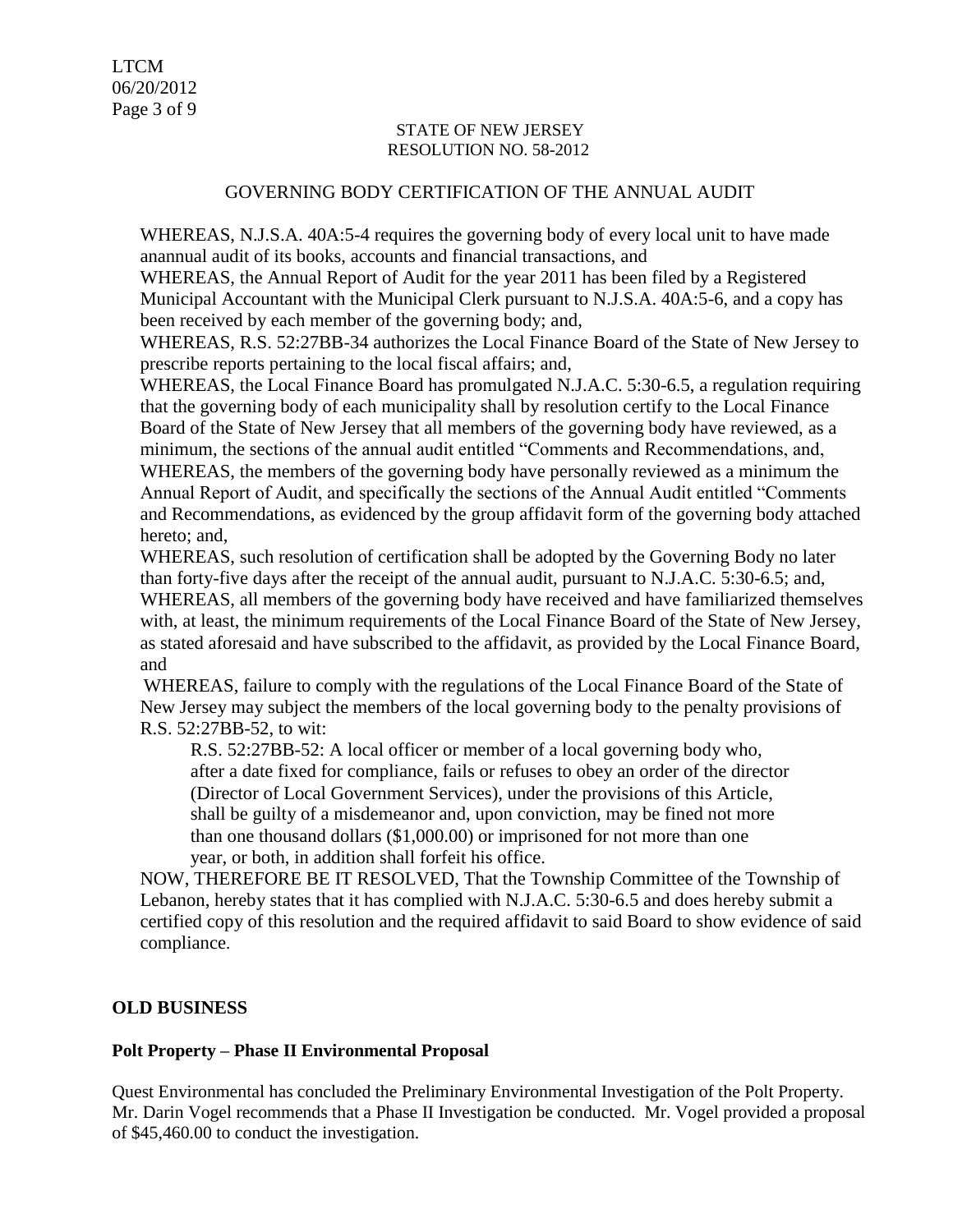LTCM 06/20/2012 Page 4 of 9

The Committee agreed to pass the proposal on to Mr. Polt to see if he would want to do the Phase II on his own. Once Mr. Polt makes a decision the Committee can decide on how to proceed.

Attorney Cushing will send a letter to Mr. Polt's attorney, Jim Lance, to state the Committees position on the Polt property.

### **Polt Property – Tank Removal Oversight Proposal**

The Committee has asked for a proposal from Quest Environmental for Field Oversight Services during the removal of the two underground storage tanks on the Polt property. The proposed cost for the oversight is \$2,020.00.

*Motion by Mr. Milkowski, seconded by Mr. McKee and carried by unanimous favorable roll call*  vote, the Township Committee approved the Agreement with Quest Environmental for Field Oversight Services at a cost of \$2,020.00.

### **Lebanon Township Volunteer Fire Department Correspondence – Return of EMS to the Township**

The Township Committee received a letter from the Fire Chief stating that, at this time, the Fire Department will be turning Emergency Medical Services back over to the Township. Chief Schaffer stated that with the lack of manpower and the number of calls, the Fire Department is not able to provide the service for the residents. Chief Schaffer noted that there has been an increase in call volume and a decrease in membership. Chief Schaffer stated that it is very demanding being a volunteer and with all that they do, it takes them away from spending quality time with their families.

### **Township Fees**

Mayor Wunder discussed with the Committee the need to update the fee ordinance. The Clerk will review the Ordinance and send a memo requesting input on possible amendments to the existing fee schedule.

### **NEW BUSINESS**

### **New Jersey Environmental Federation – Notification of Community Canvass**

The New Jersey Environmental Federation has sent a notification to the Police Chief to notify the Township that they will be conducting a canvass in Lebanon Township. The campaign is designed to protect our waterways and drinking water supplies from toxins, ensure that citizens know what is in their water, reduce pesticide use and to elect "green" candidates.

Attorney Cushing informed the Committee that organizations have  $1<sup>st</sup>$  Amendment rights and can legally conduct canvasses. However, the residents do control their own properties and can ask the canvassers to leave. The Committee agreed that the canvassers are to notify the Police Department of when and who will be conducting the canvass and what vehicle they are driving, in case residents call with concerns.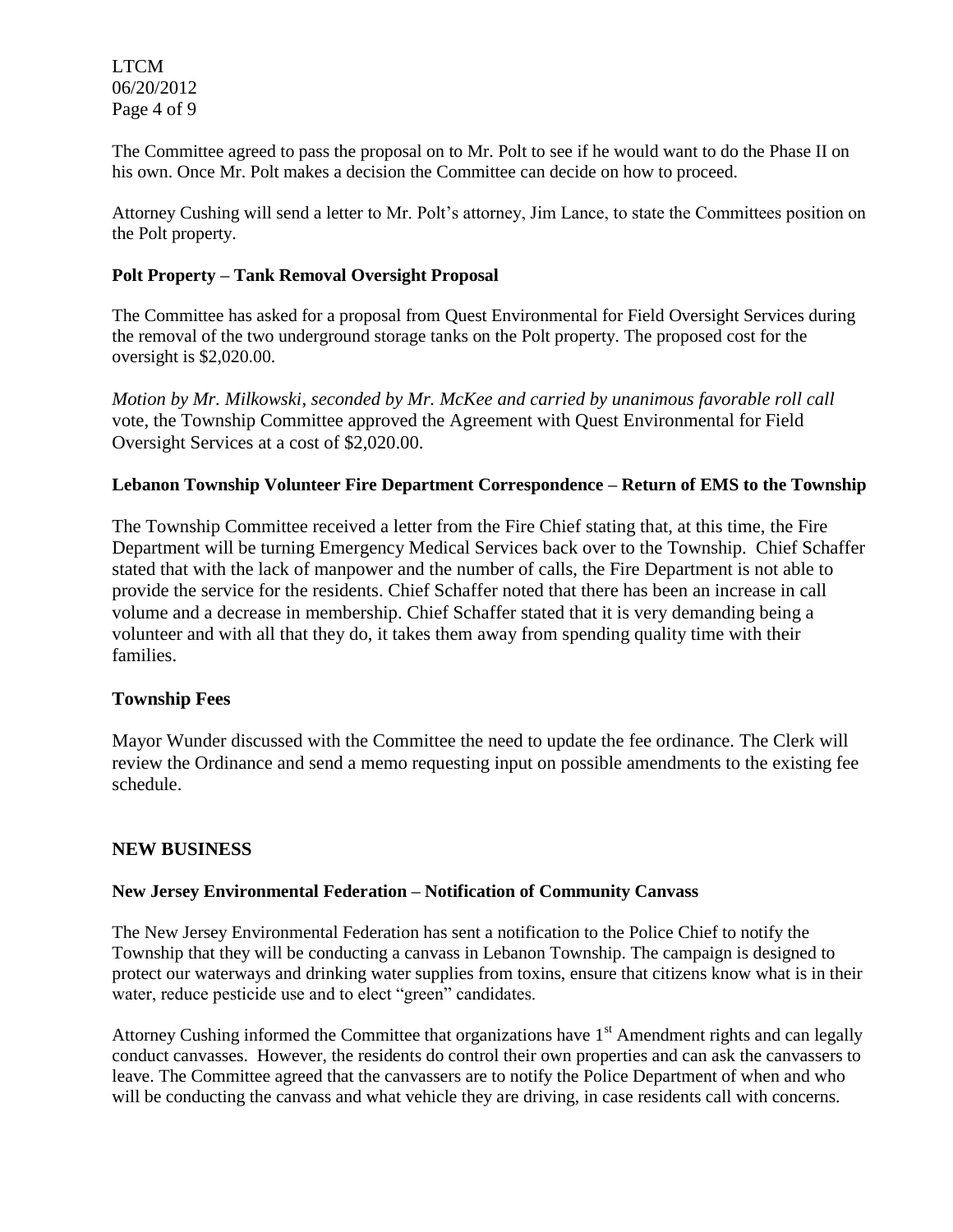LTCM 06/20/2012 Page 5 of 9

### **Engineer Thomas L. Yager Contract Correspondence**

Engineer Thomas Yager sent a letter to the Township Committee notifying them that he will be retiring effective July 31, 2012 and will no longer be providing Tax Map Maintenance for the Township. Mr. Yager provided the Committee with an alternate Firm to assist the Township.

The Township Committee has requested that the Clerk contact Township Engineer Steve Risse to inquire on his interest in providing Tax Map Maintenance for the Township.

#### **Nixle Early Warning System**

Mayor Wunder thanked Mr. EJ Skidmore for bringing the Nixle System to the Township Committee's attention. Mayor Wunder stated that it is a free communication system which connects residents with the agencies that serve and protect them. The system can be used to receive information, critical alerts and community news. Residents can chose the method in which they receive the information, such as, text, email, website or mobile application. Mayor Wunder noted that Clinton Rescue Squad is using the service.

Mr. Skidmore stated that he called Nixle today and found that once the Township creates an account there will be an administrator created. The administrator will decide what users are necessary. Mr. Skidmore explained to the Nixle representative what he thought would be a good set-up for Lebanon Township; one account with multiple users, such as, OEM, the Police Dept., the Fire Dept., etc. The Nixle Rep stated that many small towns work the system this way.

Mr. Skidmore asked how the Nixle System makes money if it is a free system. He was informed that there are different services that Nixle provides, on a fee basis, which covers their costs. Mr. Skidmore volunteered for the administrator's position.

Mayor Wunder made a motion to appoint Mr. Skidmore as the Nixle Administrator.

Mr. Milkowski stated that he would like an employee to make the connections and recommended that the OEM Coordinator establish the System for the Township.

*Motion by Mayor Wunder, seconded by Mr. McKee and carried by unanimous favorable roll call vote,*  the Committee authorized Warren Gabriel to create a Nixle Early Warning System account for Lebanon Township and designated Mr. Gabriel as the Administrator of the account.

#### **Animal Control Officer Resignation**

*Motion by Mr. Milkowski, seconded by Mr. McKee and carried by unanimous favorable roll call*  vote, the Township Committee accepted the resignation of Tom McCreary as the Animal Control Officer and thanked Tom for his years of service.

#### **Hunterdon County Food Pantry – Request for Meeting**

The Hunterdon County Food Pantry sent a letter to the Township Committee requesting a meeting. Mayor Wunder will contact the Food Pantry to arrange for a meeting.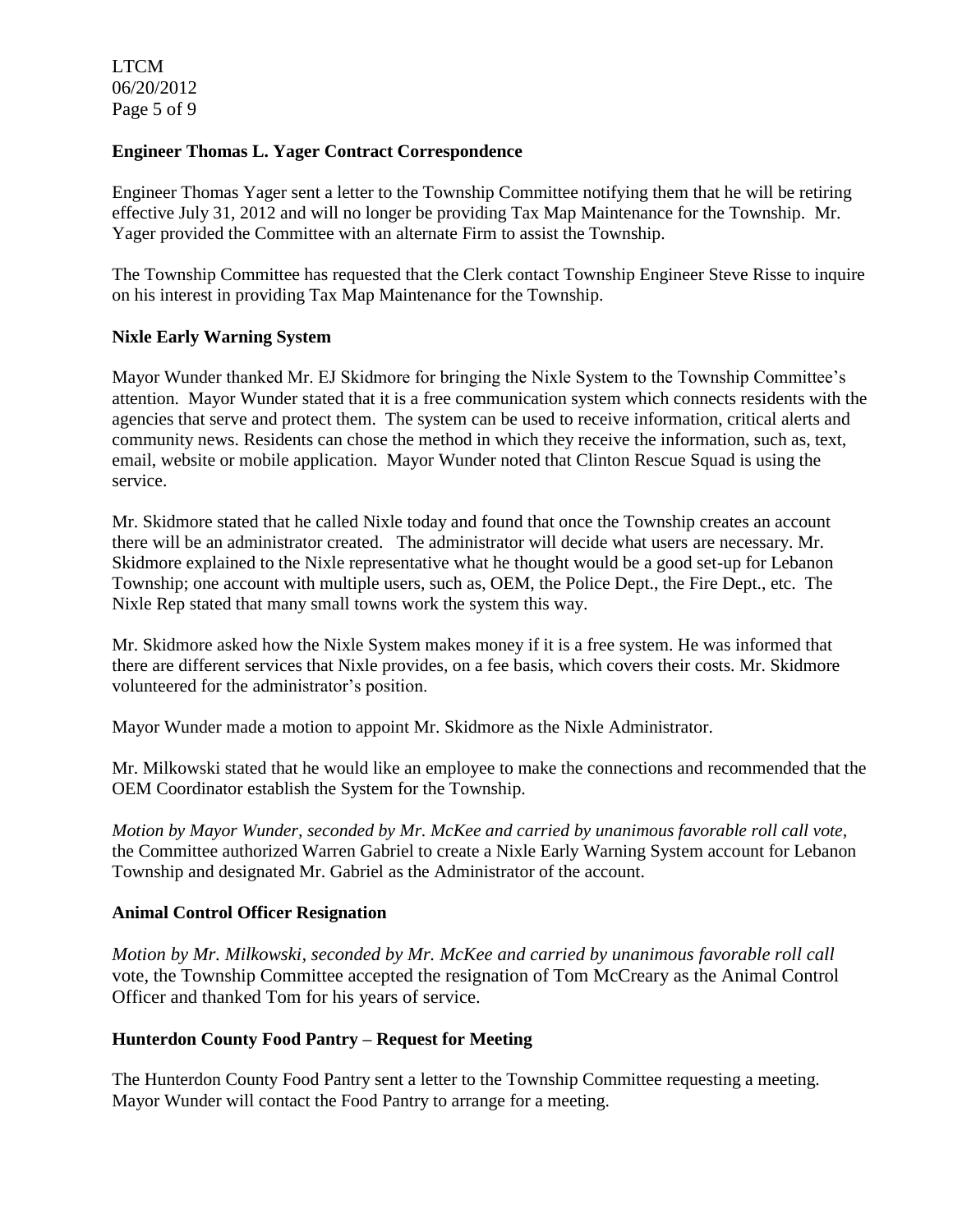LTCM 06/20/2012 Page 6 of 9

#### **Personnel – DPW Manager**

Attorney Cushing stated that this is a personnel matter in which a Rice Notice was issued to Warren Gabriel. Mr. Gabriel stated that he was not informed as to why he was asked to be at the meeting. Attorney Cushing stated that Mr. Gabriel has elected to have the matter discussed in public. Mr. Milkowski stated that he asked for Mr. Gabriel to be given the Rice Notice. Mr. Milkowski stated that there was an issue with Mr. Gabriel using the office in the Fire House. The DPW has been using Fire Station No. 1 during the construction of the new DPW Garage. Mr. Milkowski stated that Mr. Gabriel's access to the Firehouse was terminated due to a suspension from the Fire Department. This caused a problem for Mr. Gabriel to do his Township work so Mr. Milkowski made contact with the Fire Chief and Mr. Gabriel to meet and arrange for access during business hours. Things were worked out. Mr. Milkowski stated that this was the original reason for the issuance of the Rice Notice.

Mayor Wunder asked if the downstairs of the Municipal Office would work as an office for the time being. Mr. Milkowski stated that it is difficult since the DPW employees and equipment are not here.

Mayor Wunder asked Mr. Gabriel if he checks sites with the Engineer or Soil Conservation when disposing of dirt from Township projects. Mr. Gabriel stated that the Township has never done contacted anyone. Mayor Wunder asked if there should be a designated area to put the soil.

Mr. Milkowski stated that there is a water tank being installed on the Fire Dept. property by the contractor. Mr. Milkowski stated that the issue is that they are using DPW equipment and employees to move the dirt and find sites to dispose of it. In the contract, it is the Contractor's responsibility to handle the dirt. Mr. Milkowski feels that the Township is paying twice for the work. Mr. Milkowski stated that he spoke to Mr. Gabriel about the matter and he stopped transporting the dirt. Mr. Gabriel stated that the Contractor was removing the dirt however; they could not get a tandem truck into a few of the resident's properties who had requested dirt, so the DPW brought it to the properties. It may have been a few hours of work. Mayor Wunder suggested that in the future the residents should put something in writing requesting the dirt. Mr. Gabriel stated that he has worked for the Township for 27 years and DPW has never asked for a request in writing. Mayor Wunder stated that if there are large amounts of dirt, the Engineer should review a location for the dirt to be deposited. Mr. Gabriel will check with Soil Conservation to see of any requirements.

Mayor Wunder stated that when there is a large road job to be done, such as the Mt. Airy project, the Engineer should be involved. Mr. Gabriel stated that he did meet with the Engineer a few times regarding the project but the Engineer did not prepare any drawings. Mayor Wunder stated that Mr. Lou Baker came in with concerns about the project and the pipes running across his property. Mr. Gabriel stated that Mr. Baker was concerned with it not being topped right away but he has not heard of an issue since. Mayor Wunder stated that as a protocol, to cover the Township, the Engineer should be involved and review the project. Mr. Gabriel stated that there is just extra cost associated with the project then. Mayor Wunder stated that sometimes that just has to be done.

Mr. Milkowski stated that there is a permit required, through Soil Conservation, in the transporting of smaller amounts of dirt. The permit is to be acquired by the land owner not the Township.

### **DPW Garage Project – Electric Service**

Mr. Milkowski stated that there was a DPW Garage Project meeting held yesterday. Electric work needs to be done and the transformer and pole need to be upgraded. JCP  $&$  L will do the work at a cost not to exceed \$10,000.00. Mr. Milkowski stated that he spoke to Mr. Gabriel and they agreed that the guide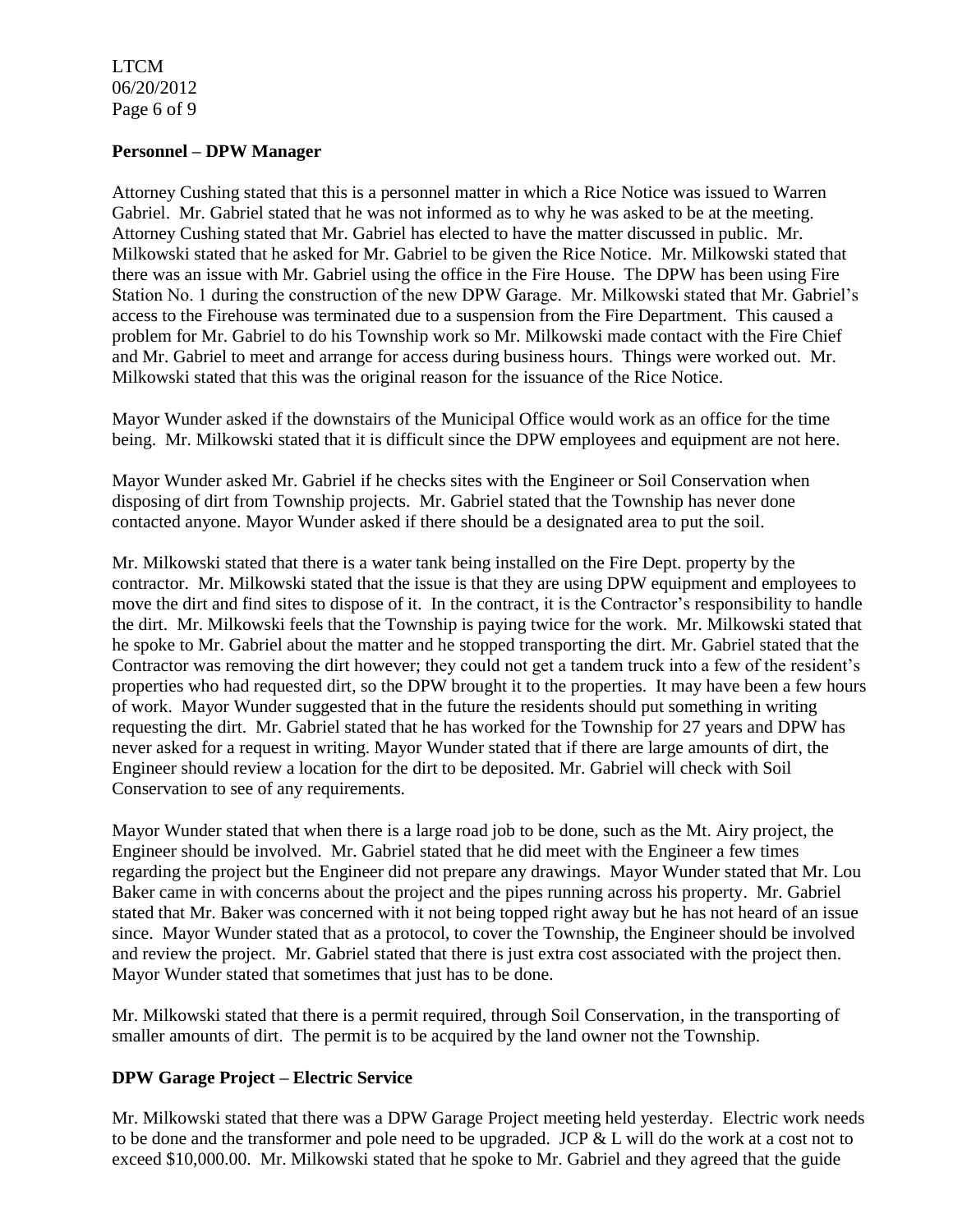LTCM 06/20/2012 Page 7 of 9

wire from the pole will be right near the driveway, near the parking area, of the DPW. Mr. Milkowski contacted the Architect to inquire on the price to run the electric underground across the road. He is waiting for the Architect's response. Mr. Milkowski stated that the power will run across the road to another pole and then underground. Mr. Milkowski stated that the cost upfront may save quite a bit in the long run.

*Motion by Mr. Milkowski, seconded by Mayor Wunder and carried by unanimous favorable roll call*  vote, the Committee authorized JCP  $&L$  to run the electric for the DPW Garage at a cost not to exceed \$10,000.00. The payment will be made through a Purchase Order.

### **Engineer Correspondence - FEMA Meeting Representative**

Mayor Wunder stated there a letter was received from the Township Engineer Steve Risse stating that there will be a FEMA meeting regarding the flood effected properties on Raritan River Road. Mayor Wunder stated that he was not planning on attending and asked for a volunteer to attend. Mr. McKee will attend the meeting with Engineer Risse on June 27, 2012.

# **COMMITTEE REPORTS**

# **COMMITTEEWOMAN SCHRIVER-** Absent

**DEPUTY MAYOR MILKOWSKI-** Mr. Milkowski stated that the Fire Tank is in at the DPW Garage site. It appears to be over the property line. The surveyor will be coming out to verify the location. When the tank was installed it appears that they may have used the wrong back fill material. An analysis is being conducted of the material. It is being sent to the tank manufacture to see if it is acceptable. They are also working on the electric issue.

Mr. Milkowski stated that the Phase II will be the responsibility of the owner at a cost of \$45,460.00. The portion for the witnessing the tank removal will be the responsibility of the Township at a cost of \$2020.00 to protect the Township.

There were no meetings regarding the Highlands since the last Committee meeting.

**MAYOR WUNDER-** Mayor Wunder stated that last week he went to the Clerk's luncheon meeting. Director Freeholder Rob Walton spoke about Shared Services. Mayor Wunder stated that the subject did not seem to be well received on the Clerk's level. It seems to be more favorably received by the elected officials.

Mayor Wunder will be meeting with the Food Pantry.

**COMMITTEEMAN MCKEE –** Mr. McKee stated that the standing committees are in good order.

# **COMMITTEEMAN MORRISON –**

**Police, Fire and Rescue-** Mr. Morrison stated that Police and Fire are up to date.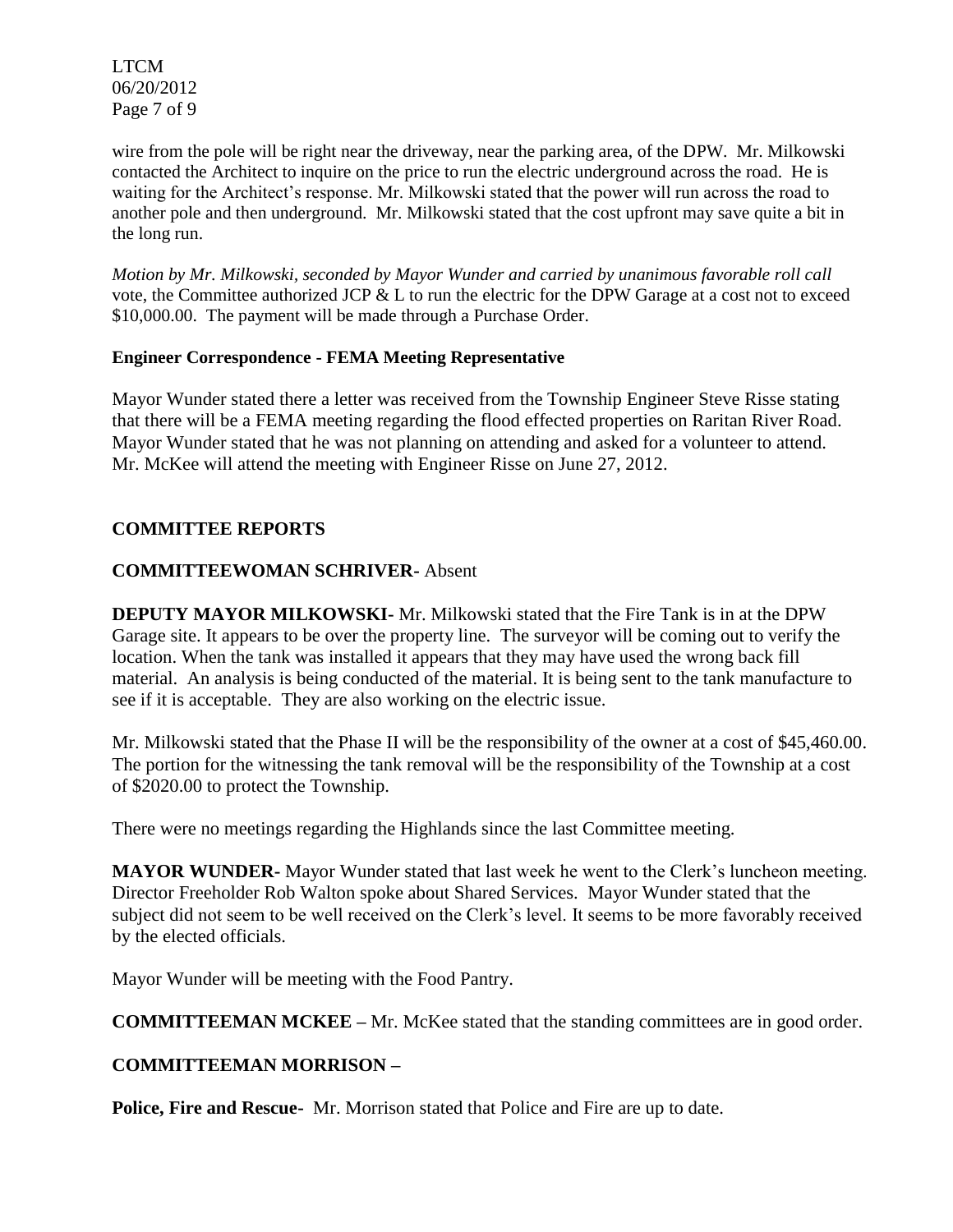LTCM 06/20/2012 Page 8 of 9

# **PRESENTATION OF VOUCHERS**

Committee Members provided a description of vouchers exceeding \$1000.00.

*Motion by Mr. Milkowski, seconded by Mayor Wunder and carried by unanimous favorable roll call*  vote*,* the Township Committee approved the June 20, 2012 bill list in the amount \$2,657,715.79. The Windsor Barrel payment is to be held until the order is delivered.

## **CORRESPONDENCE**

- a. NJ Highlands Water Protection and Planning Council June 5, 2012
- b. Tax Collector's Report for the Month of May 2012
- c. Mr. John Anderson Fire and EMS

# **PUBLIC COMMENTS**

*Motion by Mr. Milkowski, seconded by Mr. Morrison and carried by unanimous favorable roll call*  vote, the Township Committee opened the Public Comment portion of the meeting.

There were no comments from the public.

*Motion by Mr. McKee seconded by Mr. Milkowski and carried by unanimous favorable roll call*  vote*,* the Township Committee closed the Public Comment portion of the meeting.

*Motion by Mr. Milkowski, seconded by Mr. Morrison and carried by unanimous favorable roll call*  vote, the Township Committee approved Resolution No. 59-2012 and convened in executive session at 7:48 p.m.

### **TOWNSHIP OF LEBANON RESOLUTION NO. 59-2012**

BE IT RESOLVED by the Mayor and Township Committee of the Township of Lebanon, that in compliance with N.J.S.A. 10:4-12, this meeting will be closed to the Public to discuss the following matters:

> Personnel Cellco Contract First Aid Squad Building Litigation Collective Bargaining Professional Contract

Action may be taken at the recommencement of the public session.

The Township Committee convened the Regular Committee meeting at 8:31p.m.

Attorney Cushing stated that in Executive Session the Township Committee discussed engaging an auditor to audit the LOSAP processes followed by the Emergency Services. This decision came